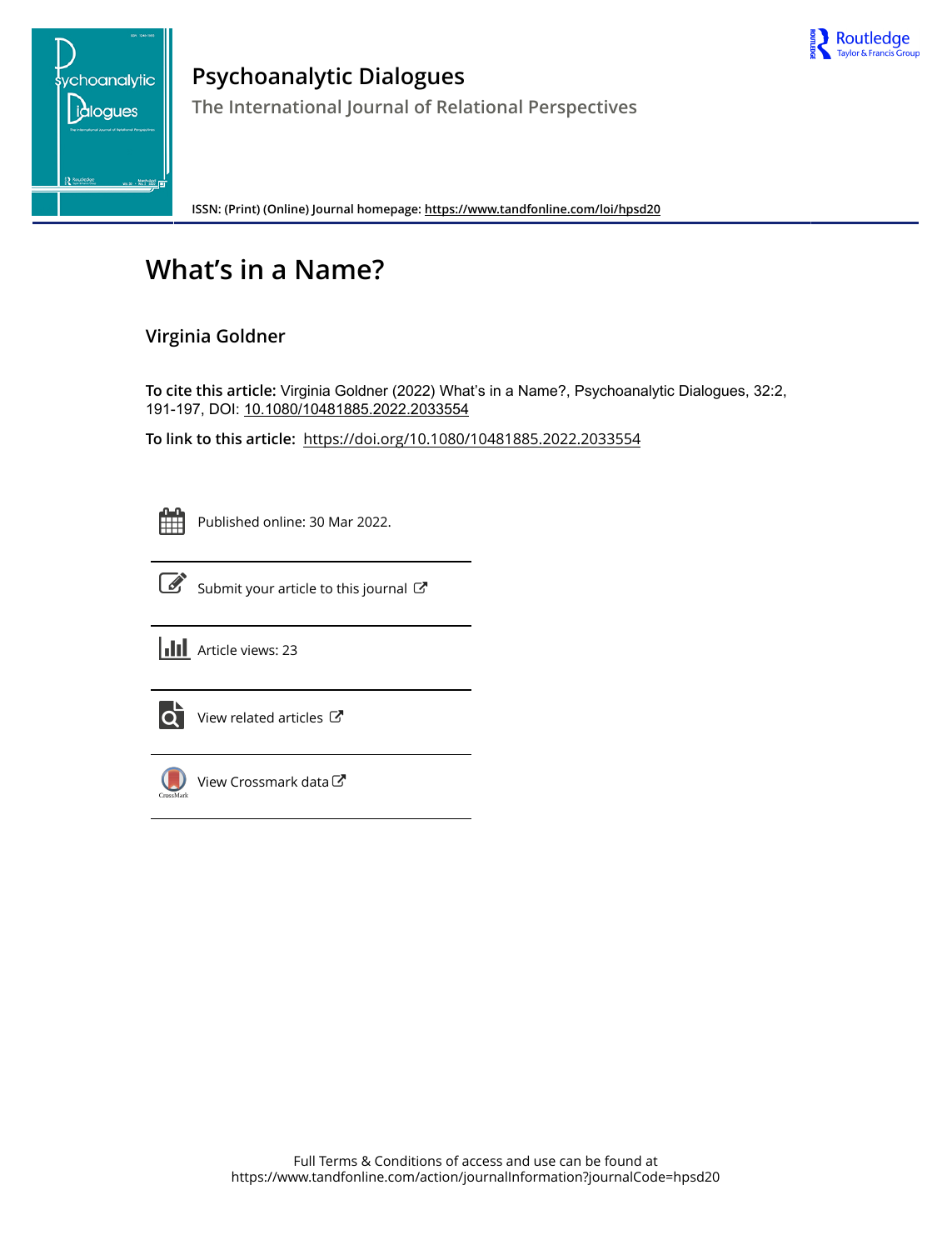

Check for updates

# **What's in a Name?**

Virginia Goldner, Ph.D.

Clinical Professor, NYU Postdoctoral Program in Psychotherapy and Psychoanalysis, New York, New York, USA

#### **ABSTRACT**

Sam Guzzardi's essay bridges cultural, political, and clinical registers in his discussion of a dense and heartfelt treatment of a genderqueer subject, who comes increasingly into their multivalenced subjectivity as the years unfold. The therapy is rigorous, creative, and poignant.

Every time I read this thoughtful and ambitious essay, an unexpected feeling of sadness and receptivity grows.

The piece *acted* on me, slowing down my usual habits of reading (pen in hand, ready to mark up the copy with my evaluative "Notes to Self"). Instead, as I surrendered to the action of the text, I felt a state shift, moving from the "*yes, but*"stance of a discussant to the "*yes and*"of a colleague, who is standing in "communion" with author and patient (though I did wonder where Nicholas went when Nicki took his place in sessions – but more about that later).

Guzzardi is an artful storyteller and a rigorous thinker. He wears his theory lightly, distilling quite a lot of it by finding the very best quotes from the very best minds to help him advance his project: theorizing play as a serious, therapeutic project, highlighting the transformational politics of the bid to be renamed, psychoanalyzing subjectivity and gender as both fluid and embodied, knitting the reemergence of traumatic material with the work of *apres* coup, and so on.

Many of these ambitions are encapsulated in Guzzardi's pitch perfect and enviable move at the outset of the essay – the moment when he grants subject status to "Nicki" in one tender, playful, and heartfelt act of recognition. ("I wouldn't dream of calling you anything else.") This seemingly effortless acknowledgment of Nicki's right to live outside of his imagination and among other human subjects is of course momentous. Indeed, we might think of the bid to be renamed as the moment when a misgendered/ misrecognized child or adult seeks a fresh start for which they convene a new scene of address.

It took 2 years of treatment for Nicholas to request this re-set from his therapist "Bobby," and for "Nicki" to become his patient of record (after which Nicholas does seem to have disappeared from view). It is surely no accident that Nicholas made this request in the very same session where he reported the "haunting and horrific" incident where, as a third grader, his gender fluidity incited a murderous response from other children on the school bus. ("That was the last day I let anybody call me Nicki.")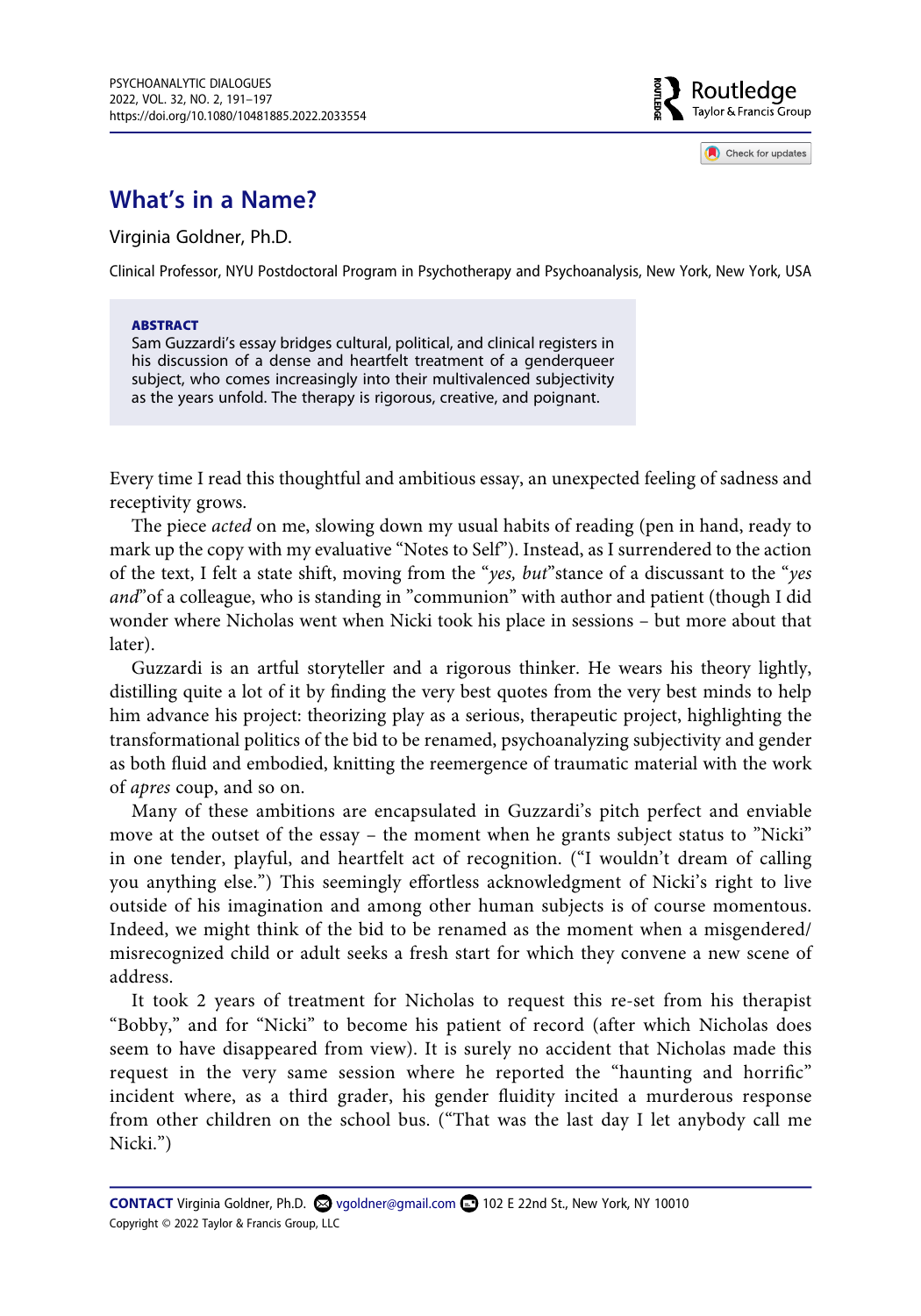#### 192  $\left(\bigstar\right)$  V. GOLDNER

The pairing of Nicholas' report of that traumatic "haunting" with Nicki's poignant reemergence in the same session is a testament to Guzzardi's sustained "concern" for both of them (*cf*; Loewald, this essay) – that stoic "analytic love" that paved the way for "Nicki," a soft assembly gathering dust in the closet, to finally make a comeback.

But we do not know enough about Nicholas' first 2 years of treatment to know just *how*  he kept Nicki out of sight (if not out of mind). We know that Nicki had been rendered "inaccessible" and "foreclosed" after the school bus trauma, but we do not know anything about the therapeutic process that slowly "defrosted" him.

Was Nicholas, the patient, aware of Nicki waiting in the wings? If so, was he being kept under wraps until the treatment was safe enough – a posture that would surely have deformed the work in one way or another? Or was Nicholas introducing a Nicki who had only just "collected" his bits and pieces, and was now ready to talk – but only if Guzzardi was willing to speak his name, take him into psychoanalytic treatment, and (through months of dedicated – and playful – recognition) bring him into the light?

This is, of course, exactly what happened, and the "Nicki" who is the subject of this essay will come to be mesmerizing. But before he takes center stage, I do want to give Nicholas a proper goodbye. Nicki came to *unseat* Nicholas, as N's primary identity, but where did Nicholas go? Did the two of them change places, I wonder – Nicholas now becoming the one who was sequestered, if not foreclosed? Or did "Nicholas" remain intermittently in treatment, holding on as a strand of continuity, even though he might have been serving primarily as the hollowed out host for Nicki, who had become his Desire? Did Nicki consider Nicholas to be a "failed self," or was he something more like a public facing "false self," whose days were numbered?

<span id="page-2-1"></span>Remember that no gendered subject literally reproduces gender categories since each gender position is a *personal interpretation of* a gender category. ("This is what *I* mean by masculinity/femininity/non-binary, genderfluid, etc.") In this regard, consider that Butler called gender "a copy with no original," a play on the anthropologist Geertz's ([1986](#page-7-0)) foundational insight that "it is the copying tht originates." In other words, using Nicki as our lodestar, we can see that genders are not only "copies of copies with no original" like inert photocopies. Rather, they are "handmade" copies that breathe with desire and intention. (As Butler has written (Butler, [2004\)](#page-7-1), and I have discussed elsewhere (Goldner, [2003](#page-7-2), [2011\)](#page-7-3) gender can best be understood as a "circulating improvisational possibility" one that uses a "Yes, *and*" practice to make genders that are culturally intelligible, but also idiomatically unique.)

<span id="page-2-0"></span>In tracking Nicholas, I know it can appear as if I am insisting on a prequel to the paper we have before us. But my goal is to thicken this essay, not to derail it. I am cleaving to "Nicholas" in the hope that he might flesh out Nicki's "improvisational multiplicity:" those "varying embodied gender presentations" Guzzardi references but does not discuss them. Were these other "presentations" like soft assemblies that were more floaty, perhaps, more transient, apparently not yet cohering as identity positions? Or were they just eclipsed by Nicki's magnetism, as Nicholas seems to have been?

What makes the difference between those potentials that float on the transgender edge, and those that cohere enough to be granted a name, and maybe even given a chance to be introduced in public? (Although we can presume that Guzzardi made contact with N's "individual subnarratives, enabling negotiation to take place between them," as Bromberg advises, he does not share that aspect of his work with us.)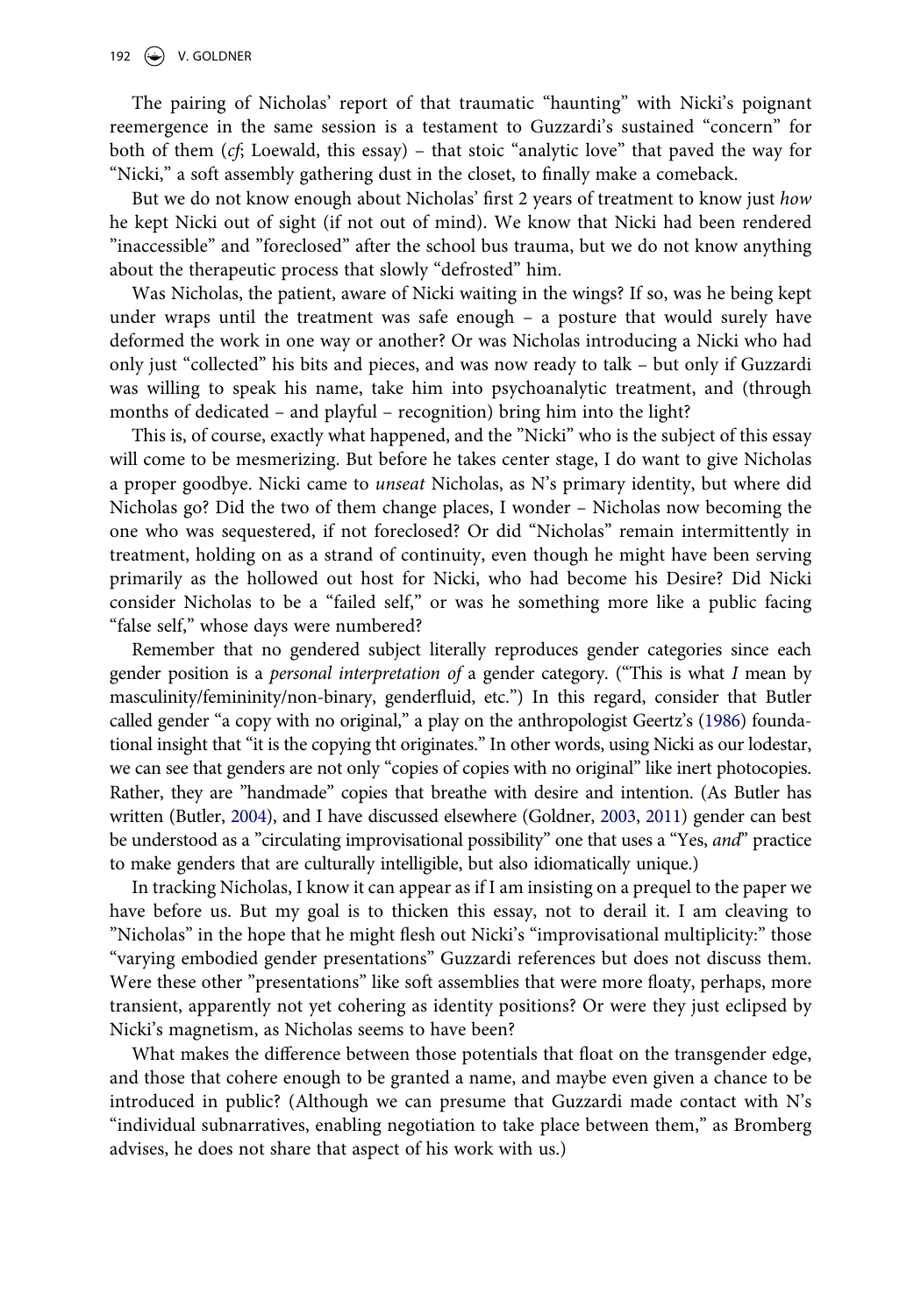Indeed, as this essay moves along, "Nicki" became more and more compelling, coming across as a singular *someone* (rather like a "central," if not "true" self), despite Guzzardi's insistence that there is No Such Thing). Nicki may be just one setting on a kaleidoscopic mosaic of fluid self-states, but under Guzzardi's tender and containing gaze, he lingers, like the scent of that old perfume Guzzardi wore without initially knowing why.

*That* Nicki, wafting through aromatic space, is the one I now want to consider, as I take up the topic of "play," before switching back to some further thoughts on self-state multiplicity. Firstly, I want to remind us that "Nicki" was *born in play*. Remember that the "Nicki" personification came into being from the depths of a young boy's imagination, a boy who would not concede to gender's normative conventions ("I was not a girl or anything, I was just . . . Nicki").

How inventive – especially when we consider the sophistication behind the name "Nicki." Remember, Nicholas did not coin a brand-new name for his emergent alter, as if the character was there to serve as a lonely child's imaginary friend. "Nicki" is a diminutive of Nicholas, a nickname of sorts, and as such is a "Yes, and" iteration of a conventional boy's name, one that opens space around the confines of his interpellated masculinity, but does not seek to erase it.

With Nicholas' help, "Nicki" could eventually insist on playthings appropriate to his girlyboy sensibility. ("No More Trucks!," "I need dolls to play with – and maybe also play *as*?" – curvaceous *Barbie*-dolls, who can perform all the femininities I am longing to inhabit.)

Clearly, these were demands that required a major concession from the adults who ran Nicholas's world. Parents, maybe even teachers, had to be willing to operate in a transitional "as-if" play space, where a "Real/Not Real" binary did not have the Last Word. But remember, too, that characters like "Nicki" are only available for a short while. Children must renounce such novel figures before too long and submit to Reality's regime.

So what should we make of the fact that it was *a bunch of 8-year-olds* who could not tolerate the fact that Nicholas was bent on having it all. He had the temerity to occupy conventional reality while daring to deputize Nicki to live his truth. This idiomatic solution was probably far too threatening to the kids on that bus, for whom binary gender was a concrete fact of their still uncertain, softly assembled personhood – a feature of identity that could not be "toyed" with. Boys and girls were *opposites*, gender "overinclusivenss" (Fast, [1999](#page-7-4)), was for babies! Playing with gender, even via a consensual "as-ifness," was a betrayal, punishable by "death." (Remember it was not the flesh-and-blood Nicholas they threatened, it was "Nicki" whose "existence" had to be snuffed out.)

<span id="page-3-0"></span>In this regard, we should not gloss over the fact that Nicki was not revived until Nicholas brought him into therapy – a venue with transformational potential when analyst and patient allow themselves to play in the transitional space it affords. It was Guzzardi's whimsical acceptance of Nicholas' request to be renamed "Nicki" ("I not sure, now, I could call you anything else") that opened the floodgates for Nicki's rebirth.

Could we all have moved that quickly, I wonder? Throwing caution to the wind, and diving into those uncharted waters? Or is Guzzardi just inherently, dispositionally, temperamentally less intimidated by tradition, less cautious, more mischievous? I think so.

Play is infectious, laughter contagious, a limbic system response that transcends the action of ordinary relating, allowing the analyst to discard the posture of "knower," for that of a "facilitator of emergence," as Guzzardi describes. Is it not the history of just such analytic play that paved the way for Nicki to ratchet up his femininity with that terrific retro summer chic outfit, complete with breathy one-liners?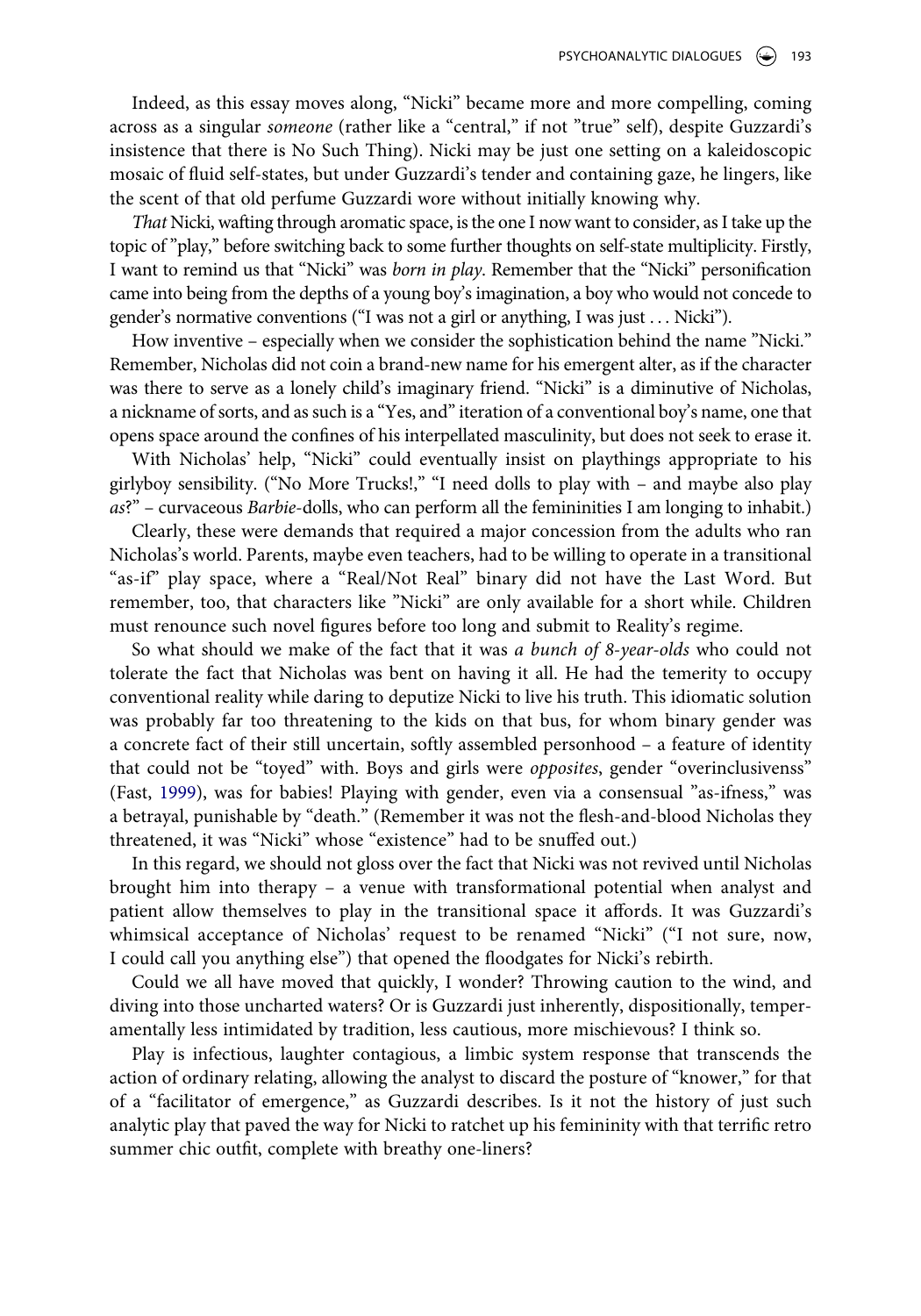#### 194  $\left(\bigstar\right)$  V. GOLDNER

Guzzardi's discussion of that moment is quite masterful. He explains that Nicki's "as-if" rendition of himself as a languid, scene-stealing patient was both "performed and authentic," a condensation that made it possible for many deeper truths of his psyche to emerge.

<span id="page-4-0"></span>But I also think that Guzzardi clearly trusts in the psychic action unleashed by the "thirdness" of play; the way it invites a relational surrender that leaps over the obvious, spilling out into something freer, maybe even something revelatory (see Corbett's  $(n.d.)$  $(n.d.)$ paper on play to see just how transformational adult therapeutic play can be).

Consider, for example, the time these analytic partners played off each other, anticipating the birth of their future, as yet unrealized selves, via a "clang association" game of naming (Robert/Roberta, Nicholas/Nichola, etc.). Or those song lyrics! Was trading those lyrics and feeling the beat not a joyful, giddy Third that let this analytic couple declare their love for each other, without anyone having to blush?

It is here, in the transitional space made possible by the joint creativity of these analytic partners, that I return to Nicki. Guzzardi has been so evocative in his crafting of this patient that I did not want this beautiful man to become nothing more than an abstract instance of multiplicity, even if he is just "one self-representational schema" among many. We all know the experience of hearing from *that* someone, the one who has always been "*in there*," not as a reigning identity, but as a continuous "*felt* self," instantly recognizable – "standing in the spaces" perhaps, but also speaking from a Ground Zero position of "I" ness.

It is, of course, very important to consider all gendered selves, parts, and wholes, to be "As-If" propositions. (In fact, early in our writing careers, our original C-R study group (Benjamin, Dimen, Goldner, and Harris) coined highly similar two-word phrases, unbeknownst to each other, that were meant to capture the paradoxical indeterminacy inherent in any and all gender positions.) I called gender a "false truth," Harris offered up the notion of gender as a "necessary fiction," Benjamin argued that gender was a "real appearance," and Dimen, allowing herself a few more words, landed on the notion of gender as "a force field of dualisms" (Goldner, [1991](#page-7-6)).

<span id="page-4-1"></span>But that said, I want to suggest that our relational field's current aversion to a dated, developmental credo that over-values integration and cohesion as the sine qua non of mental health has left our theorizing lopsided. While Guzzardi himself reluctantly acknowledges that "we can coalesce around an identity for the sake of coherence," he is quick to reiterate that this "coherence" is ultimately dependent on the vagaries of the moment. Lew Aron, whom Guzzardi also quotes in his essay, is a bit more balanced when he writes that "we need an emphasis on people as both unified, stable cohesive subjects and also as multiple, fragmented, and different from moment to moment" (p. 179), an insight that Bromberg made even more precise and elegant, with that last-word-on-the-subject line: "the goal of treatment should not be integration, but 'the capacity to feel like one self while being many'" (p. 210).

But while this "both/and" position is our "official" relational point of view, the "unified" side of Aron's statement does feel "old" – it is not where the party is. However, in light of Guzzardi's extensive consideration of subjectivity's flux and movement, I hope he would consider offering some illustrations of how "the one and the many" play out in Nicki's internal world. How do Nicki's parts co-exist with over-arching, standing-in-the spaces I-self (who recognizes himself to be "one self, while also being many")? Did it seem, at least some of the time, that his relief in having (finally!) *become* Nicki would have led him to feel awash in the pleasures of "True Self 'ness'?"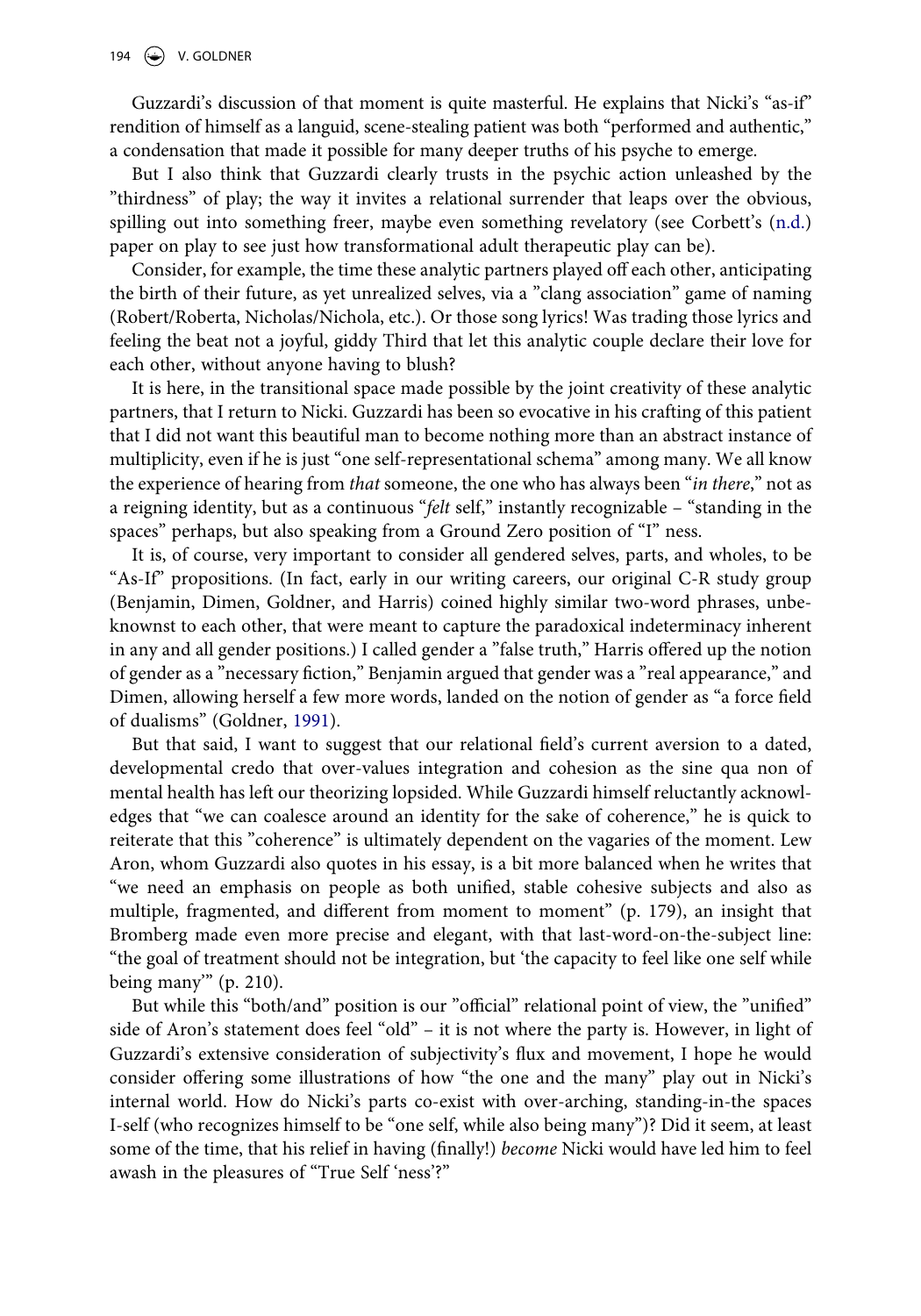Can we track Nicki through the range of his analytic self-states, as for example, via Davies' description of her "multi-dimensional" theory of mind? She writes,

Each representational system includes a self-representation, an object representation, a predominant affective tone, an experience of somatic body-self and a level of cognitive organization in keeping with the age and developmental sophistication of the internalized selfother dyad. (p. 179)

No wonder Guzzardi leans into this statement! It is just what we need for an analytic deep dive into Nicki's internal word and relational history. What better way to probe his gendered multiplicity than to follow him, in dense psychoanalytic detail, as he moves among his self-states, via a process Harris called "a molecular, finely grained experience – near vantage point."

Guzzardi alludes to this aspect of Nicki's self-organization in his brief account of how Nicki "(re)found" a more "cis-centric aspect" of himself in his giddy identification with cis gay male men. Might we think of his internal process in their company to be an objectrelational dialectic between his more familiar femme masculinity and his newer gay femininity?

In this regard, we should probably question Guzzardi's brief remark that Nicki's use of the "he" pronoun was due to the fact that he "loved his penis" (perhaps to contrast him with, trans subjects who often suffer extremes of genital dysmorphia). But nonetheless, this concrete equation still makes the genitals the hegemonic "last word" on gender – Freud's originary mistake and one which is still prevalent in popular culture. Would it not be more consistent with Guzzardi's vision to say that while Nicki did indeed love his penis, he was actually seeking to *expand* the category of masculinity, not *reduce* it to his genitals.

It should be clear by now that I am in the thrall of Nicki's various self-states, and want to get into the weeds of their psychoanalysis. But while *I* cannot stop thinking about Nicki, I see that Guzzardi is up to something different: he is *thinking about* thinking about Nicki. *His* genderqueer Nicki is not being served up to me as an object of fascination, nor is he meant to be the subject of the case presentation I seem to be looking for. Rather, his Nicki is "*Just* Nicki," a deceptively modest appellation that belies its magical powers. (Consider how names are "performatives," bringing into being whomever it is they have chosen to name.)

Guzzardi resists the Foucauldian impulse to categorize, analyze, or diagnose Nicki, which is part of the paper's psychic impact. Where I might want to fix Nicki in my sights to satisfy a gender scholar's desire to take him apart, Guzzardi never lets Nicki become the object of my gaze. Of course my "pure" intentions cannot simply be presumed. Sexual and gender minorities have served as objects of diagnosis and clandestine exoticism for far too long. Those who wish to pick up the scalpel need to demonstrate their good will. I hope my queries will stand up to that scrutiny.

In ways, I cannot quite specify, the Nicki I want to know better seemed to be held at a distance. When not hidden behind those massive sunglasses and terrific hat, he still remains elusive. I suppose I *do* want to know Nicki as an analyst would, but it remains to be seen whether that way of knowing will necessarily lead to his pathologization or fetishization.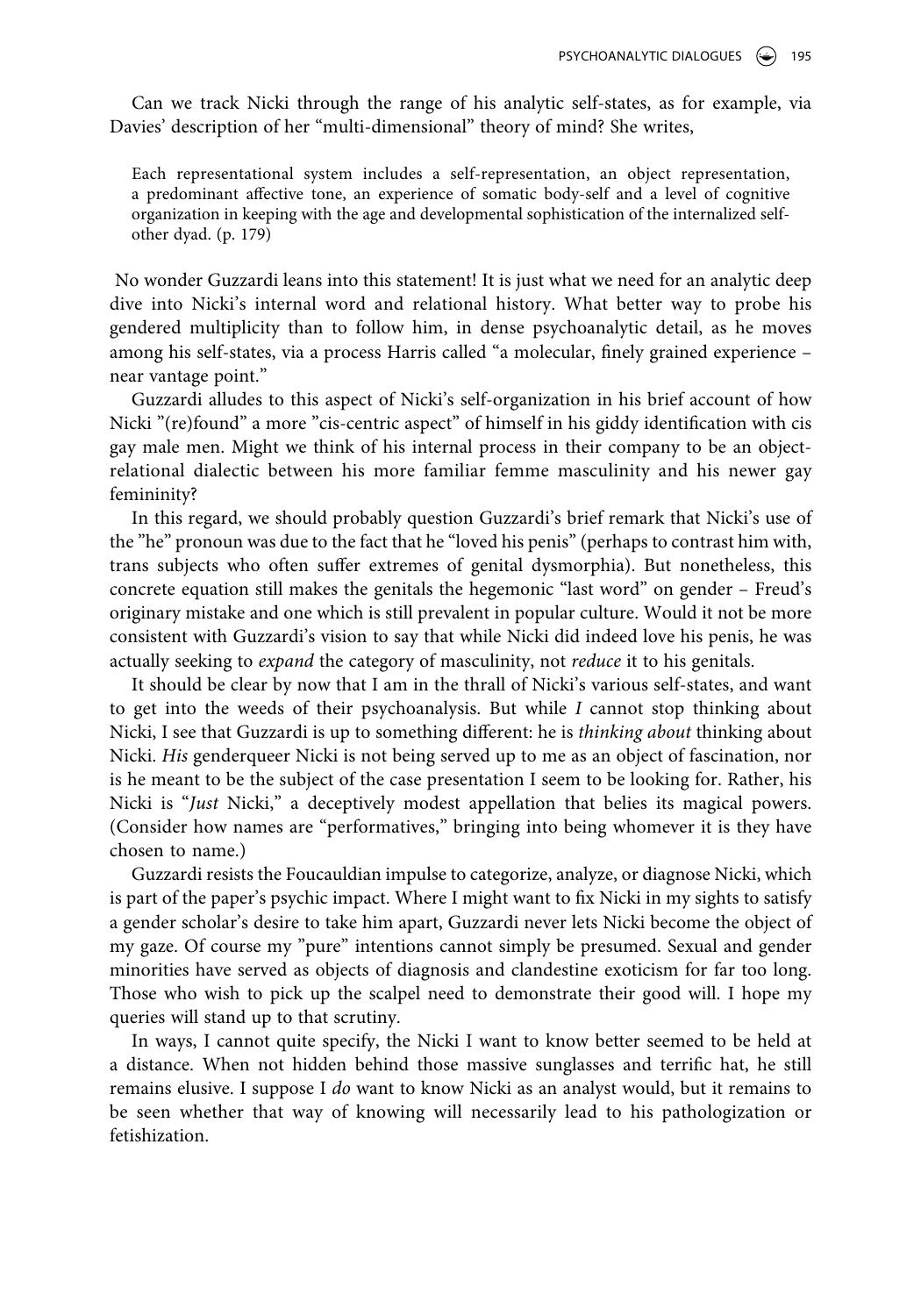#### 196  $\left(\bigstar\right)$  V. GOLDNER

It sounds like Nicholas' mother did eventually give in and call him "Nicki," but how did she feel about it? Was his father in the picture? If so, what was his reaction to this gender-expansive girlyboy? Was Nicki ever caught in a crossfire of worry, conflict, and unspoken disapproval at home? Who was it who bought him that Little Pony collection, complete with Lunch Box?

Before the school bus incident, was Nicki *never* shamed in school as a gender-fluid child, growing up in a homophobic/transphobic culture? (That seems rather late for his first and only encounter with gender prejudice.) And what about that "psychic collapse" as an 8-yearold? It sounds catastrophic. What form did it take, and what were the psychic mechanisms the young Nicholas employed to "foreclose" and render "inaccessible" the Nicki persona he loved so much? Indeed, was *that* Nicki really wiped off the map – or was he still in the picture, stripped of his name perhaps, but showing up in novel forms of dress (the move that settled it for Guzzardi), in sexual gender play, or just in the privacy of Nicholas' imagination?

What about Guzzardi's countertransference before and after N's disclosure? Did he find "Nicholas" to be so "tightly held" during the first years of therapy that he was virtually a patient unable to play? Is that why all these wonderful illustrations of play occur only after Nicki came into the therapy room? And how could Guzzardi have fostered that play so effortlessly once he knew Nicki's backstory? Was there a shadow over their playground, even as they squiggled their way into the pleasures of not knowing where they were headed?

Had Guzzardi himself managed to sequester/compartmentalize Nicholas' trauma history so that he could stay in some kind of alignment with the present-day Nicki he had agreed to name? In other words, (how) was Guzzardi able to hold so much traumatic material while simultaneously celebrating the genderqueer man Nicki had become?

That is why I wondered about the fact that these analytic partners appear to be so close to termination – were they? It appears that Nicki had just finally begun to have the wherewithal to grieve his mother's death and dying, 3 years out. And similarly to be able to dream the terrifying *apre*s *coup* dream, one that could only be dreamt of by a dreamer able to bear its contents.

Hardly any evidence of a "flaw" in the treatment, the nightmare does seem to be a reflection of the profundity of their work to date. The genderqueer Nicki, who has slowly and artfully assembled himself over the course of treatment, seems to have unraveled in this dream. Those gendered bits and pieces, no longer serving as elements coalescing on the transgender edge, seem to have become competing gender clichés that spoil, rather than play off, one another. (Hard to imagine, in real life, that the casually dressed dream guy, in his easy-living sports garb, would have shared a social presentation in real time with that vibrant drag queen, face full of over-the-top femme makeup, out for the night.) The dream figure is not only scary but also kind of ridiculous ("we" still *do* want our gender performances to be consistent even if they are wild).

The menacing nothingness of those empty rooms underscores the point, fueling Nicki's desperation. But in repeating the dream, night after night, is Nicki not trying to make sure that he does not forget it before the next therapy session? And in that wish to speak it, is he not inviting the therapist to help him find the room where all the pain is hiding, and "face" it?

Would this not be a piece of work that could help in Guzzardi's healing as well? Remember how he writes about the "visceral" response he feels, every time he thinks about that hand-drawn noose? Until now, Guzzardi has been alone in consciously carrying the emotional weight of that traumatic, compartmentalized "unthought known" in Nicky/ Nicholas' history.